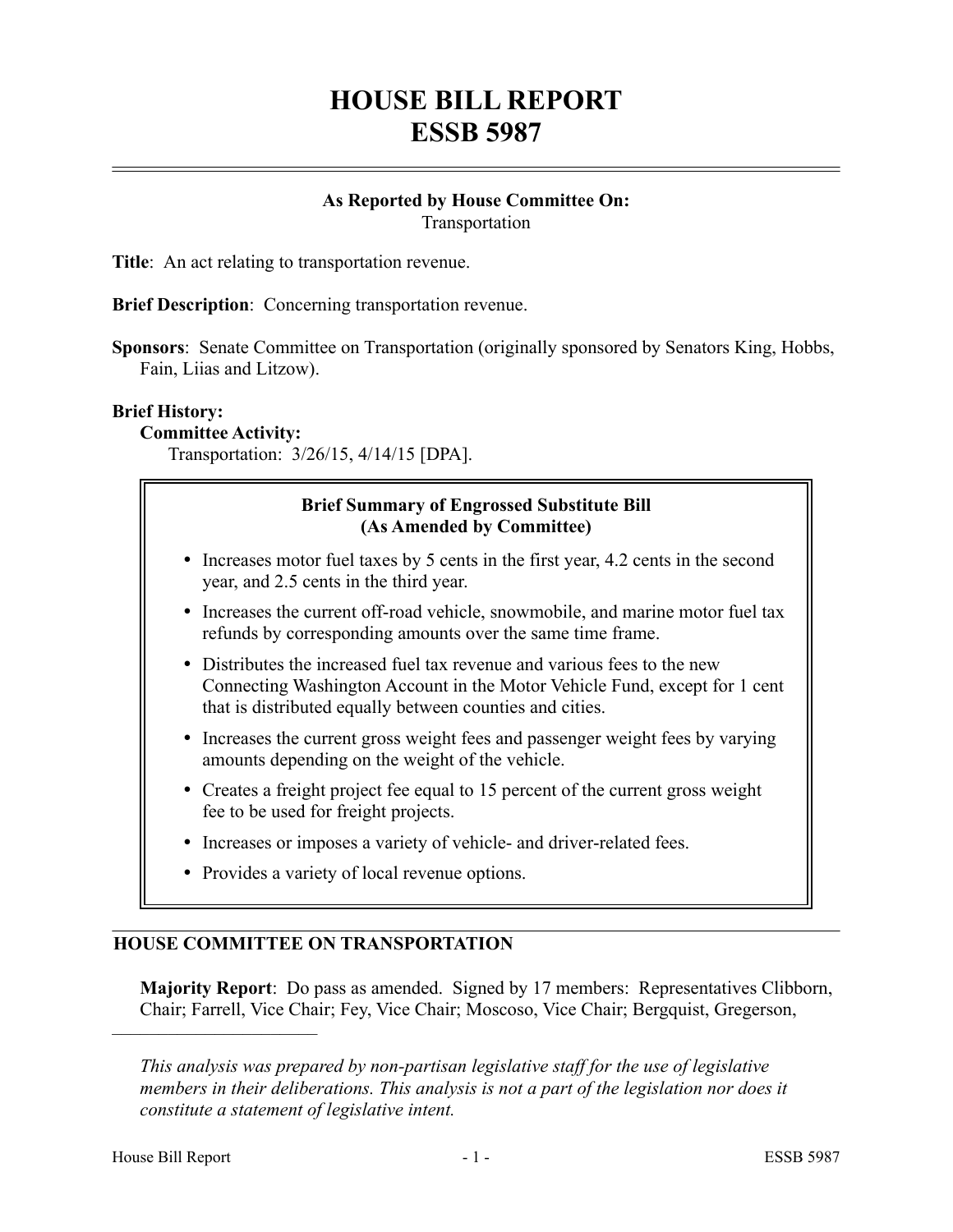Kochmar, McBride, Moeller, Morris, Ortiz-Self, Riccelli, Rodne, Sells, Takko, Tarleton and Zeiger.

**Minority Report**: Do not pass. Signed by 8 members: Representatives Orcutt, Ranking Minority Member; Hargrove, Assistant Ranking Minority Member; Harmsworth, Hayes, Pike, Shea, Wilson and Young.

**Staff**: David Munnecke (786-7315).

## **Background**:

## Eighteenth Amendment.

The 18th Amendment to the Washington Constitution requires that the state's motor vehicle fuel taxes, currently 37.5 cents per gallon; vehicle licensing fees; and all other state revenue intended to be used for highway purposes be deposited into the Motor Vehicle Fund. Monies in that fund may only be spent for highway purposes, which are defined to include expenditures on the construction, preservation, maintenance, operation, and administration of highways and ferries.

## Transfers to Non-Highway Accounts.

Transfers are made from the Motor Vehicle Fund to the ORV (Off-Road Vehicle) and Nonhighway Vehicle Account, the Marine Fuel Tax Refund Account, and the Snowmobile Account for motor vehicle fuel taxes paid by non-highway users. Each of these transfers is made based on a calculation that is based on a rate-of-fuel tax of 23 cents per gallon.

## Weight Fees.

Generally, all motor vehicles used on public highways must be registered with the Department of Licensing (DOL) annually. Most vehicles, such as passenger cars, motorcycles, vans, and cabs, are subject to a \$30 license tab fee; a weight fee of \$10, \$20, or \$30 based on the scale weight of the vehicle; and other fees totaling \$3.75. The proceeds from vehicle weight fees are deposited to the Multimodal Transportation Account. Funds in the Multimodal Transportation Account may be used for transportation purposes, which are broader than highway purposes and can include public transportation and rail.

## License Fee by Weight.

In lieu of the vehicle license fee and weight fees, trucks, buses, and for-hire vehicles are subject to a license fee based on gross vehicle weight (GVW). The license fee by weight ranges from \$38 for a 4,000-pound vehicle to \$3,400 for a 105,500-pound vehicle, in addition to a \$3 filing fee. Proceeds from the license fee by weight are deposited into various accounts within the Motor Vehicle Fund.

## Commercial Driver's Licenses.

Any driver over 18 years of age with a valid driver's license can apply for a commercial driver instruction permit. To receive a commercial driver instruction permit, the person must pass a knowledge test and pay a \$10 application fee. Prior to being issued a commercial driver's license (CDL), an applicant must have successfully completed a course of instruction in the operation of a commercial motor vehicle or have been certified by an employer as having the skills and training necessary to operate a commercial motor vehicle safely, and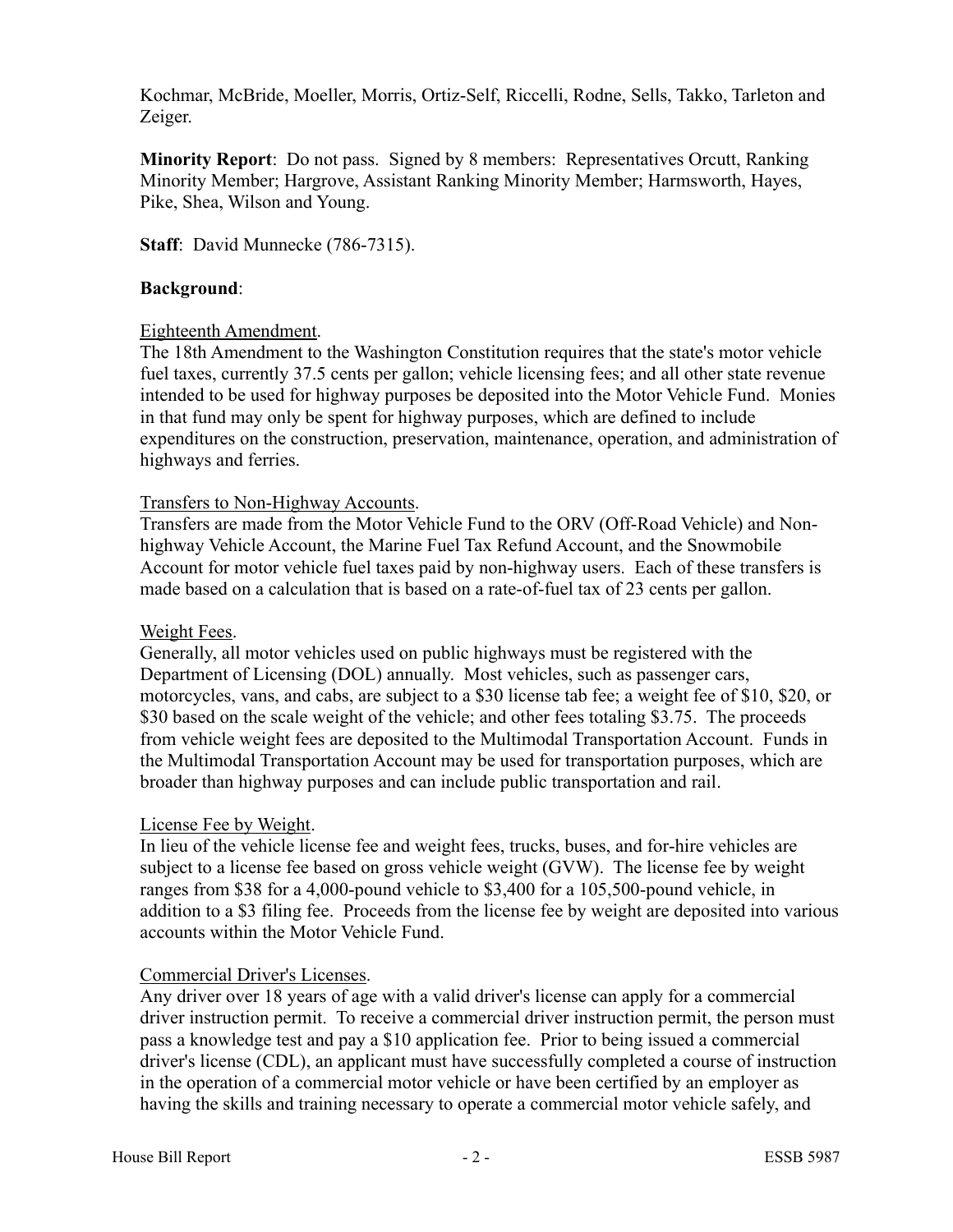have passed a knowledge and skills test. An applicant must pay a fee of no more than \$10 for each knowledge examination and a fee of no more than \$100 for the skills examination; however, if the applicant's primary use of a CDL is for public benefit not-for-profit corporations that are federally supported Head Start programs, or public not-for-profit corporations that support early childhood education and assistance programs, then the applicant must pay a fee of no more than \$75 for the skills examination. A person who has been disqualified from operating a commercial motor vehicle may apply for a reinstatement of a CDL with a payment of \$20 after the appropriate disqualification time period has expired.

# Enhanced Driver's Licenses and Indenticards.

The enhanced driver license (EDL) or enhanced ID card (EID) may be issued to a Washington resident that is also a United States citizen if they have confirmed their identity and citizenship. A person applying must be at least 18 years old for an EDL and any age for an EID card. Both the EDL and EID cost \$15 in addition to any other fees due for a driver's license or ID card.

# Report of Sale/Transitional Ownership.

The owner of a vehicle must notify the DOL, the county, or a subagent when they sell or otherwise dispose of a vehicle. In order for a report of sale to be considered properly filed, it must include the date of the sale; the name and address of the seller and the buyer; the vehicle identification number and license plate number; the required fees, \$3.75 if it is submitted to the county, or \$5 if it is submitted to a subagent; and a date stamp by the DOL showing that it was received on or before the fifth business day after the date of transfer.

# Transportation Benefit District.

A transportation benefit district (TBD) is a quasi-municipal corporation and independent taxing authority that may be established by a county or city for the purpose of acquiring, constructing, improving, providing, and funding transportation improvements within the TBD. A TBD is governed by the legislative authority of the jurisdiction proposing to create it, or by a governance structure prescribed in an interlocal agreement among multiple jurisdictions. A TBD has independent taxing authority to implement various revenue measures with voter approval. Additionally, a TBD may impose a vehicle fee of up to \$20 annually with a majority vote of the governing body if the TBD includes all the territory within the boundaries of the jurisdiction establishing the TBD.

## Public Transportation Benefit Area.

A public transportation benefit area (PTBA) is a special-purpose district authorized to provide public transportation service within all or a portion of a county or counties. Cities must be wholly included or excluded. The PTBA is the most common type of district providing public transportation service in the state, with 21 currently in existence. A PTBA located on Puget Sound may also provide passenger-only ferry (POF) service after developing an investment plan. A PTBA may collect fares for service and, with approval of the majority of the voters within the area, impose up to a 0.9 percent sales and use tax within the area.

## High Capacity Transportation Systems.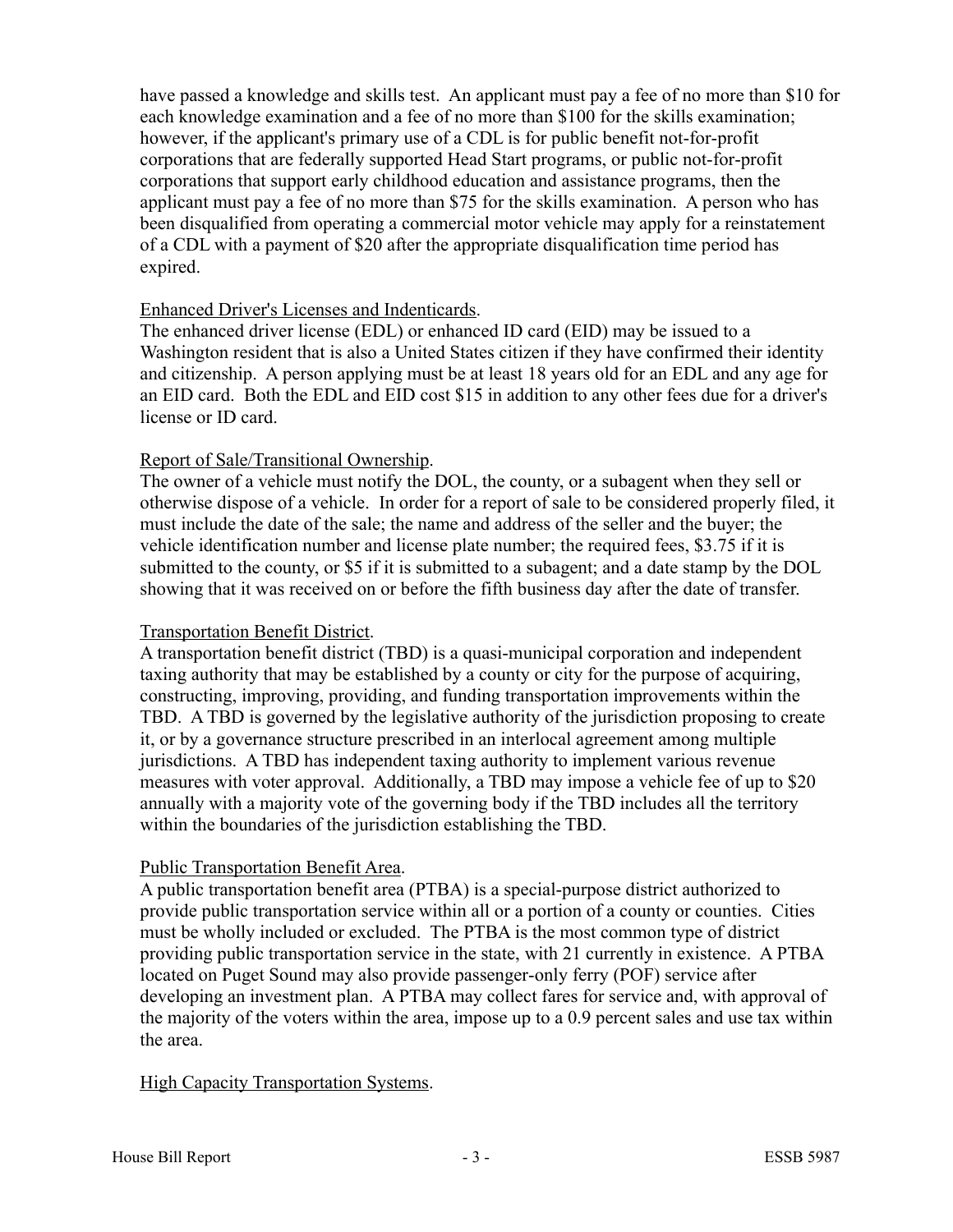A high capacity transportation (HCT) system is a system of public transportation services within an urbanized region operating principally on exclusive rights-of-way, and the supporting services and facilities necessary to implement the system, including interim express services and high occupancy vehicle lanes, which, taken as a whole, provides a substantially higher level of passenger capacity, speed, and service frequency than traditional public transportation systems operating principally in general purpose roadways. In the central Puget Sound region, HCT systems may be established and financed by a regional transit authority or a regional transportation investment district. There is currently one regional transit authority, Sound Transit, that has financed an HCT system. Outside the central Puget Sound region, HCT systems may be established by transit agencies in counties containing an interstate highway that have a population greater than 175,000, which are Benton, Clark, Spokane, Thurston, Whatcom, and Yakima counties. Transit agencies authorized to provide HCT service may seek to finance the system and service with the following voter-approved revenue measures:

- an employer tax of up to \$2 per month per employee;
- a rental car sales and use tax not to exceed 2.172 percent; and
- a sales and use tax not to exceed 0.9 percent.

# Regional Transit Authority.

A Regional Transit Authority (RTA) is authorized to use its tax revenues to develop and operate an HCT system. There is currently one RTA, Sound Transit, which operates light rail, commuter rail service, and express bus service in the central Puget Sound. After the approval of the most recent system expansion plan in 2008, Sound Transit imposes a sales and use tax of 0.9 percent, a motor vehicle excise tax of 0.3 percent, and a rental car sales and use tax of 0.8 percent within the boundaries of the Sound Transit district.

# Motor Vehicle Excise Tax.

A motor vehicle excise tax (MVET) is a tax paid on the value of a motor vehicle. For the purpose of determining any locally imposed MVET, the value of a vehicle other than a truck or trailer is 85 percent of the manufacturer's base suggested retail price of the vehicle when first offered for sale as a new vehicle, excluding any optional equipment, applicable federal excise taxes, state and local sales or use taxes, transportation or shipping costs, or preparatory or delivery costs, multiplied by the applicable percentage listed in the depreciation schedules. For the purpose of determining any locally imposed MVET, the value of a truck or trailer is the latest purchase price of the vehicle, excluding applicable federal excise taxes, state and local sales or use taxes, transportation or shipping costs, or preparatory or delivery costs, multiplied by the applicable percentage listed in the depreciation schedules based on the year of service of the vehicle since its last sale. The latest purchase year is considered the first year of service.

# Property Tax Levy.

The state Constitution limits regular property tax levies to a maximum of 1 percent of the property's value—\$10 per \$1,000 of assessed value. The Legislature established individual district rate maximums and aggregate rate maximums to keep the total tax rate for regular property taxes within the constitutional limit. For example, the state levy rate is limited to \$3.60 per \$1,000 of assessed value, county general levies are limited to \$1.80 per \$1,000 of assessed value, county road levies are limited to \$2.25 per \$1,000 of assessed value, and city levies are limited to \$3.375 per \$1,000 of assessed value. These districts are known as senior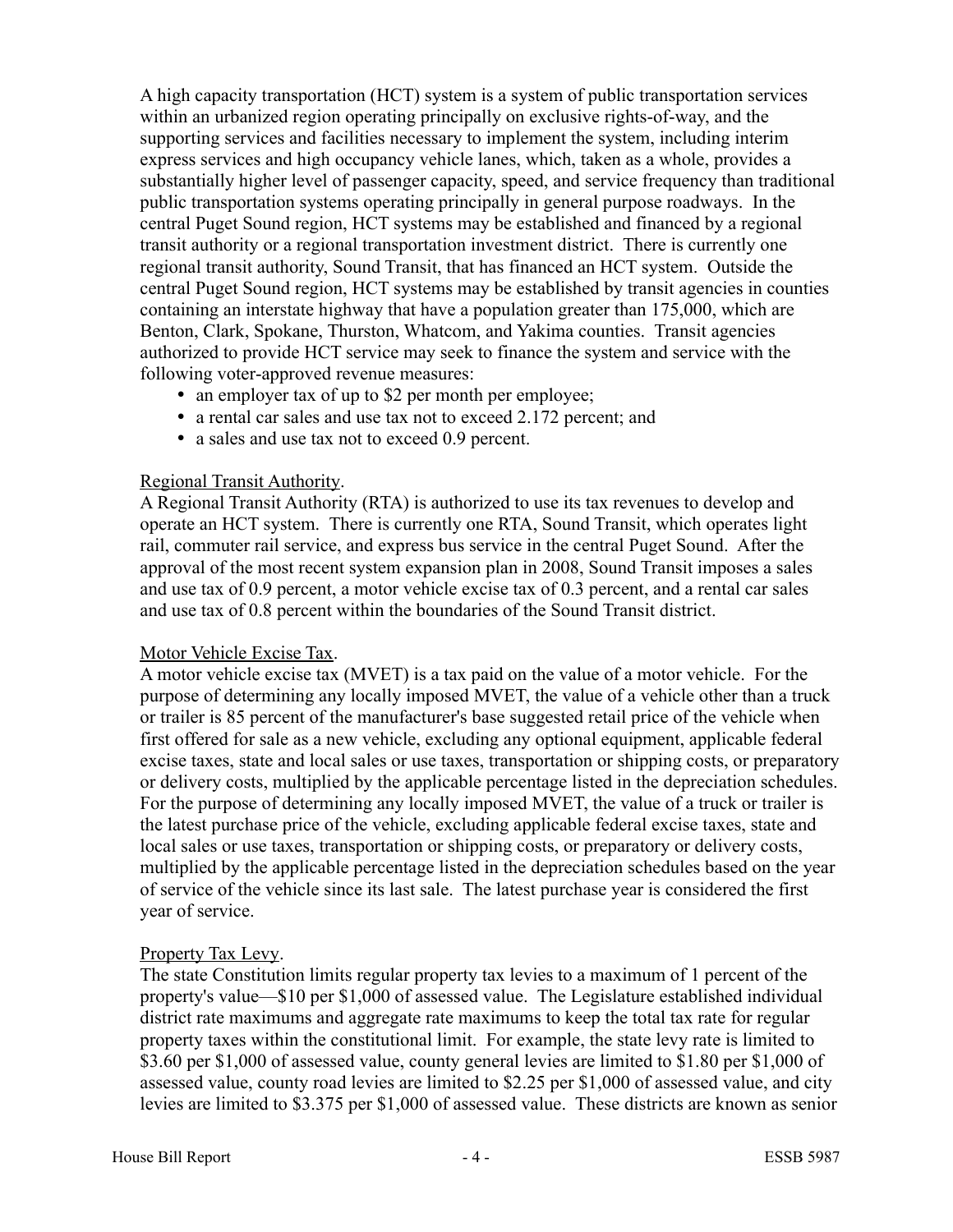taxing districts. Junior taxing districts such as fire, library, hospital, and metropolitan park districts each have specific rate limits as well. The tax rates for most of these senior and junior taxing districts must fit within an overall rate limit of \$5.90 per \$1,000 of assessed value. State statutes contain schedules specifying the preferential order in which the various junior taxing district levies will be prorated in the event that the \$5.90 limit is exceeded. Under this prorating system, senior taxing districts are given preference over junior taxing districts.

## Property Tax Gap.

A few regular property tax levies are not placed into the \$5.90 aggregate rate limit: emergency medical services, conservation futures, affordable housing, certain metropolitan park districts, county ferry districts, criminal justice, fire districts, and county transit. However, these districts are subject to reduction if the rates for these districts, the state property tax, and the districts subject to the \$5.90 limit together exceed the constitutional limit of \$10 per \$1,000 of assessed value. These districts are in what has been called the gap, the 50 cents remaining after subtracting the \$3.60 state levy and the \$5.90 in local regular levies from the \$10 limit.

–––––––––––––––––––––––––––––––––

## **Summary of Amended Bill**:

Fuel Taxes and Transfers.

The motor vehicle fuel tax is increased by 11.7 cents per gallon as follows:

- 5 cents per gallon effective July 1, 2015;
- 4.2 cents per gallon effective July 1, 2016; and
- 2.5 cents per gallon effective July 1, 2017.

Except for 1 cent out of the first 5-cent increase in the fuel tax that is distributed equally between the counties and the cities and towns, revenue from the 11.7 cents per gallon increase is distributed into the newly created Connecting Washington Account in the Motor Vehicle Fund, which also receives its own interest earnings.

The rate used to calculate transfers from the Motor Vehicle Fund to the ORV and Non-Highway Vehicle Account, the Marine Fuel Tax Refund Account, and the Snowmobile Account for motor vehicle fuel taxes paid by non-highway users is increased with each increase in motor fuel taxes to a total of 34.7 cents per gallon.

## License Fee by Weight.

Beginning July 1, 2016, the license fee by weight that is imposed on vehicles with a GVW of 10,000 pounds and less is increased by \$15 to \$35. Beginning July 1, 2022, an additional \$8 fee is added on vehicles with a GVW of less than or equal to 12,000 pounds, which is distributed to various accounts within the Motor Vehicle Fund, consistent with the distributing of other license fees by weight.

| <b><i>Jross</i></b> |         | 7V 1     | $-FY^{\dagger}$ |          |          |
|---------------------|---------|----------|-----------------|----------|----------|
| Weight              | Lurrent | Increase | Proposed        | Increase | Proposed |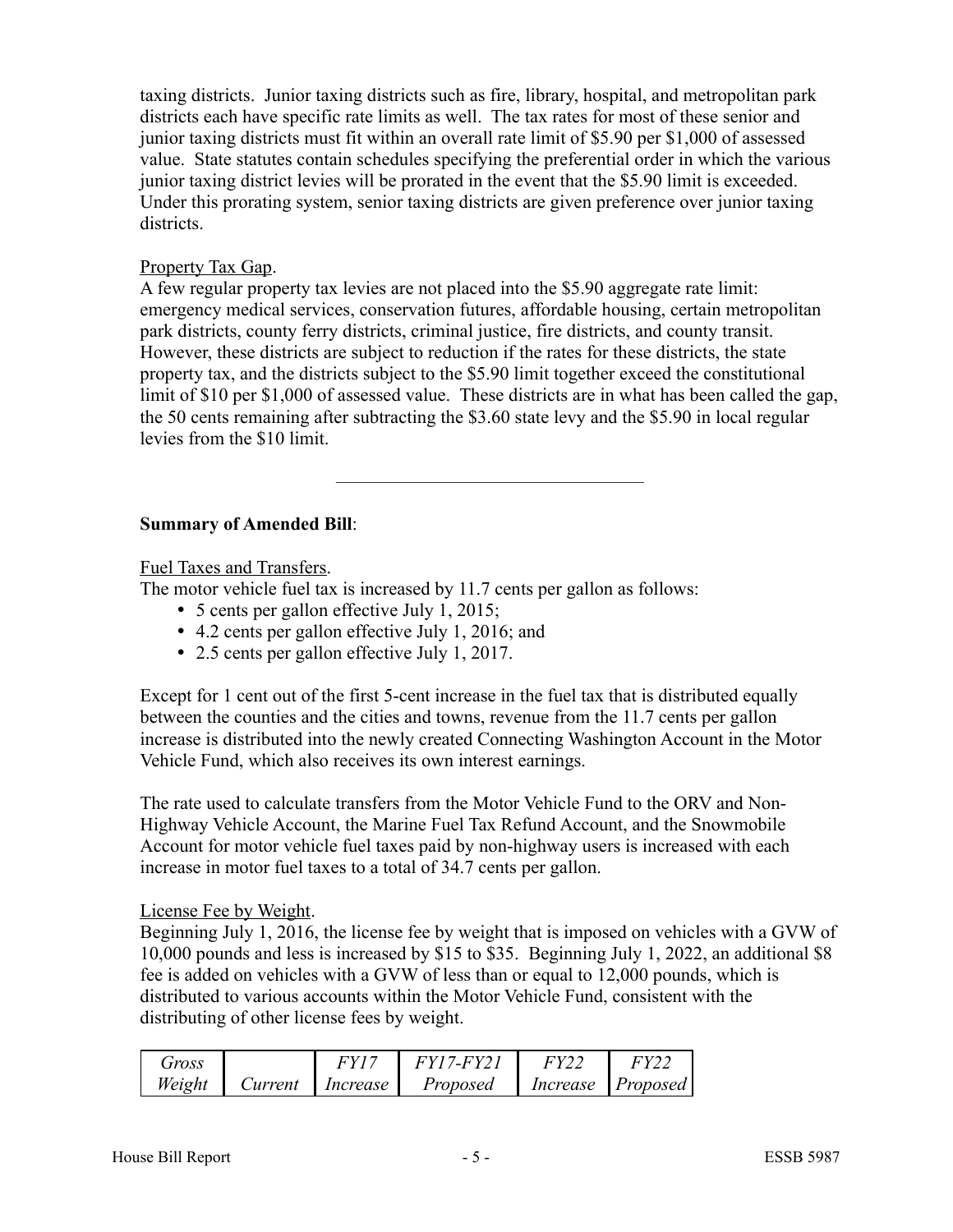| 4,000  | \$38 | \$15 | \$53         | \$8 | 61<br>J |
|--------|------|------|--------------|-----|---------|
| 6,000  | \$48 | \$25 | Q72<br>J / J | \$8 | 81<br>J |
| 8,000  | \$58 | \$35 | \$93         | \$8 | \$101   |
| 10,000 | \$60 | \$33 | \$93         | \$8 | \$101   |

Beginning July 1, 2016, a freight project fee of 15 percent of the license fee by weight is added on vehicles subject to a gross weight that have a GVW of more than 10,000 pounds. Proceeds from the fee are deposited in the Connecting Washington Account, except for an \$8.3 million-per-year transfer of vehicle license fee proceeds to the Freight Mobility Investment Account.

## Weight Fees.

Beginning July 1, 2016, weight fees are increased with a scale weight of up to 14,000 pounds as shown in the table below. Beginning July 1, 2022, an additional \$8 weight fee is added, which is deposited into the Multimodal Transportation Fund.

| Scale   |         | FY17            | $FY17$ - $FY21$ | FY22            | FY22     |
|---------|---------|-----------------|-----------------|-----------------|----------|
| Weight  | Current | <i>Increase</i> | Proposed        | <i>Increase</i> | Proposed |
| 4,000   | \$10    | \$15            | \$25            | \$8             | \$33     |
| 6,000   | \$20    | \$25            | \$45            | \$8             | \$53     |
| 8,000   | \$30    | \$35            | \$65            | \$8             | \$73     |
| 10,000  | \$32    | \$33            | \$65            | \$8             | \$73     |
| 12,000  | \$49    | \$16            | \$65            | \$8             | \$73     |
| 14,000  | \$60    | \$5             | \$65            | \$8             | \$73     |
| >16,000 | $$72+$  | $$0-$           | \$72            | \$8             | \$80     |

FY = Fiscal Year, July 1 through June 30 of each year.

Under the current law, weight fees increase commensurate with the license fee by weight but under this act, for vehicles with a scale weight above 16,000 pounds the fee is capped at \$72 until 2022, and then \$80 thereafter. As a result, the weight fee for vehicles 16,000 pounds and above would decrease.

Driver-related fees are deposited into the Highway Safety Account.

## Driver-Related Fees.

The following fee increases are effective July 1, 2016:

|                                      | Current | Proposed   |
|--------------------------------------|---------|------------|
| Document or Service                  | Fee     | $\vec{Fe}$ |
| CDL Requalification                  | \$20    | \$35       |
| CDL Instruction Permit               | \$10    | \$ 40      |
| CDL Knowledge Exam                   | \$10    | \$35       |
| CDL Classified Skills Exam - reduced | \$ 75   | \$225      |
| CDL Classified Skills Exam           | \$100   | \$250      |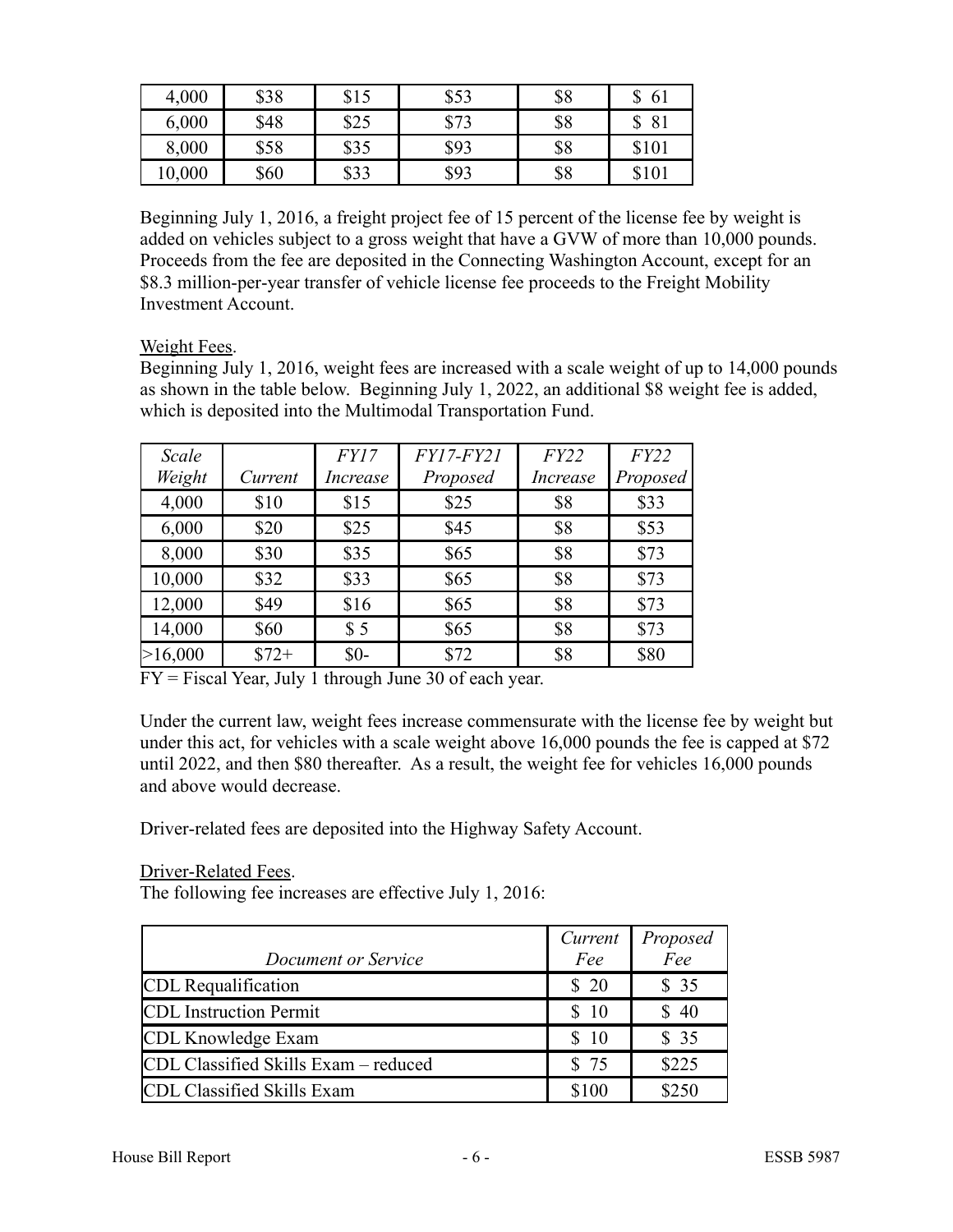| Enhanced Drivers' Licenses and Identicards |  |  |
|--------------------------------------------|--|--|
|--------------------------------------------|--|--|

The skills exam increases do not impact applicants that intend to drive a school bus. Payment of the CDL knowledge exam fee and the CDL classified skills exam fee entitles the individual to take the test up to two times.

If an enhanced driver's license or identicard is issued for a period other than six years, the fee is \$9 per year.

## Report of Sale and Transitional Ownership.

Beginning July 1, 2017, service fees, filing fees, license plate technology fees, and license service fees that are imposed on other titling and registration transactions are also applied to report of sale and transitional ownership transactions for a total cost of \$8.75 as shown in the table below. The bolded numbers represent fees that are not currently imposed by location.

| Fee                                      | Subagent | <b>Auditor</b> | <b>DOL</b> |
|------------------------------------------|----------|----------------|------------|
| License Plate Technology Fee             | \$0.25   | \$0.25         | \$0.25     |
| <b>DOL</b> Service Fee                   | \$0.50   | \$0.50         | \$0.50     |
| Filing Fee                               | \$3.00   | \$3.00         | \$3.00     |
| Subagent Service Fee                     | \$5.00   | \$5.00         | \$5.00     |
| <b>Total Administrative-Current Law</b>  | \$5.00   | \$3.75         | \$0.00     |
| <b>Total Administrative Fees-SB 5987</b> | \$8.75   | \$8.75         | \$8.75     |

Five dollars of the certificate of title application fee is transferred to the Puget Sound Capital Construction Account. Funds in the Capital Vessel Replacement Account may be used for the construction and purchase of ferry vessels in general.

A report of sale that is received by the DOL, the county auditor or other agent, or subagent after 21 days becomes effective on the day it is received by the DOL, the county auditor or other agent, or subagent.

## Local Options.

# *Transportation Benefit District.*

A TBD may impose a vehicle fee of up to \$50 upon a majority vote of the governing body if a \$20 fee has been in effect for at least 24 months.

# *Public Transportation Benefit Area.*

A PTBA in a county with either a population of 230,000 or more that borders Puget Sound and contains two or more cities with a population greater than 40,000 or a population of 700,000 or more, that also contains a city with a population of 75,000 or more that operates a municipal transit system, may impose an additional sales and use tax of up to 0.3 percent with approval of the voters within the area. Based on the current populations and existing public transportation governing structures, the act would only apply to Community Transit in Snohomish County and Intercity Transit in Thurston County.

The governing body of a PTBA only bordering western Puget Sound with a population of more than 200,000, which would only apply to Kitsap Transit, may establish one or more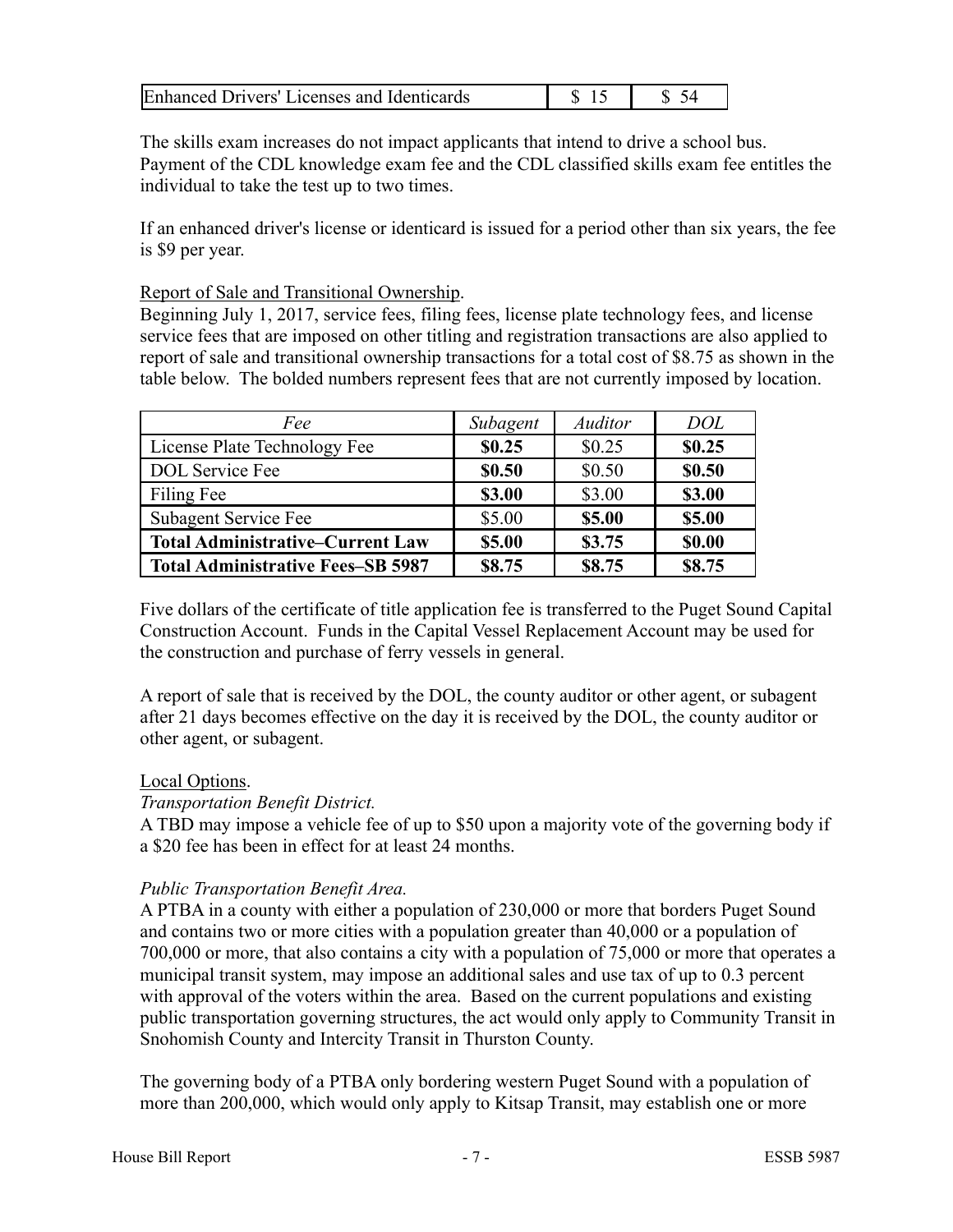POF districts (District) within the boundaries of the PTBA. The boundaries of a District may include all or a portion of a city or town if the portion to be included is within the PTBA's boundaries. A District is considered an independent taxing authority, and is governed by the existing governing body of the PTBA that creates the District. A District is authorized to establish, finance, and provide POF service. The District also has specific authority to enter into contracts for POF service, public-private partnerships, design-build or general contractor/construction management, and other alternative procurement processes. A District may also issue certain general obligation and revenue bonds.

Prior to implementing POF service, a District must develop a POF investment plan that contains specific elements. In order to provide POF service, a majority of the voters in the District must approve the POF investment plan and the proposed taxes as part of a single vote.

A District may collect the following revenues for the purpose of implementing the POF investment plan:

- up to a 0.3 percent sales and use tax;
- a commercial parking tax for counties with a population of less than 1 million;
- tolls for passengers, packages, and parking; and
- charges or licensing fees for advertising, leasing space for services to POF passengers, and other revenue-generating facilities.

# *Regional Transit Authority.*

The following taxes may be imposed by and within the boundaries of an RTA that includes a county with a population of 1.5 million or more, if approved by a majority of the voters within the boundaries of the RTA:

- an MVET of up to 0.8 percent of the value of the vehicle may be imposed, except trucks with a GVW of more than 6,000 pounds, farm vehicles, and commercial trailers. The 0.3 percent is in addition to an existing MVET, which expires when the bonds have been retired. The depreciation schedule remains the same as the MVET schedule in effect for the existing MVET until the bonds are repaid and then the schedule switches to the schedule that is in effect at the time the MVET is approved by the voters. The rental car sales and use tax that can be imposed is limited to the same ratio as the MVET that is imposed bears to the amount of the MVET that is allowed;
- $\bullet$  the maximum sales and use tax rate is increased by 0.5 percent to a maximum rate of 1.4 percent; and
- a property tax levy of up to 25 cents per \$1,000 of assessed value may be imposed.

An RTA using the new revenue authorizations is allowed to spend the revenues on regional trails that connect to the RTA's system and is required to consider including the name, Scott White, in certain station names.

An RTA that includes a county with a population of 1.5 million or more is required to develop and approve a transit-oriented development (TOD) plan that includes an approximately \$2 million contribution to a TOD loan fund, provides certain properties and property rights for affordable housing, and requires that surplus TOD properties require 80 percent of the units be dedicated to affordable housing for persons whose adjusted income is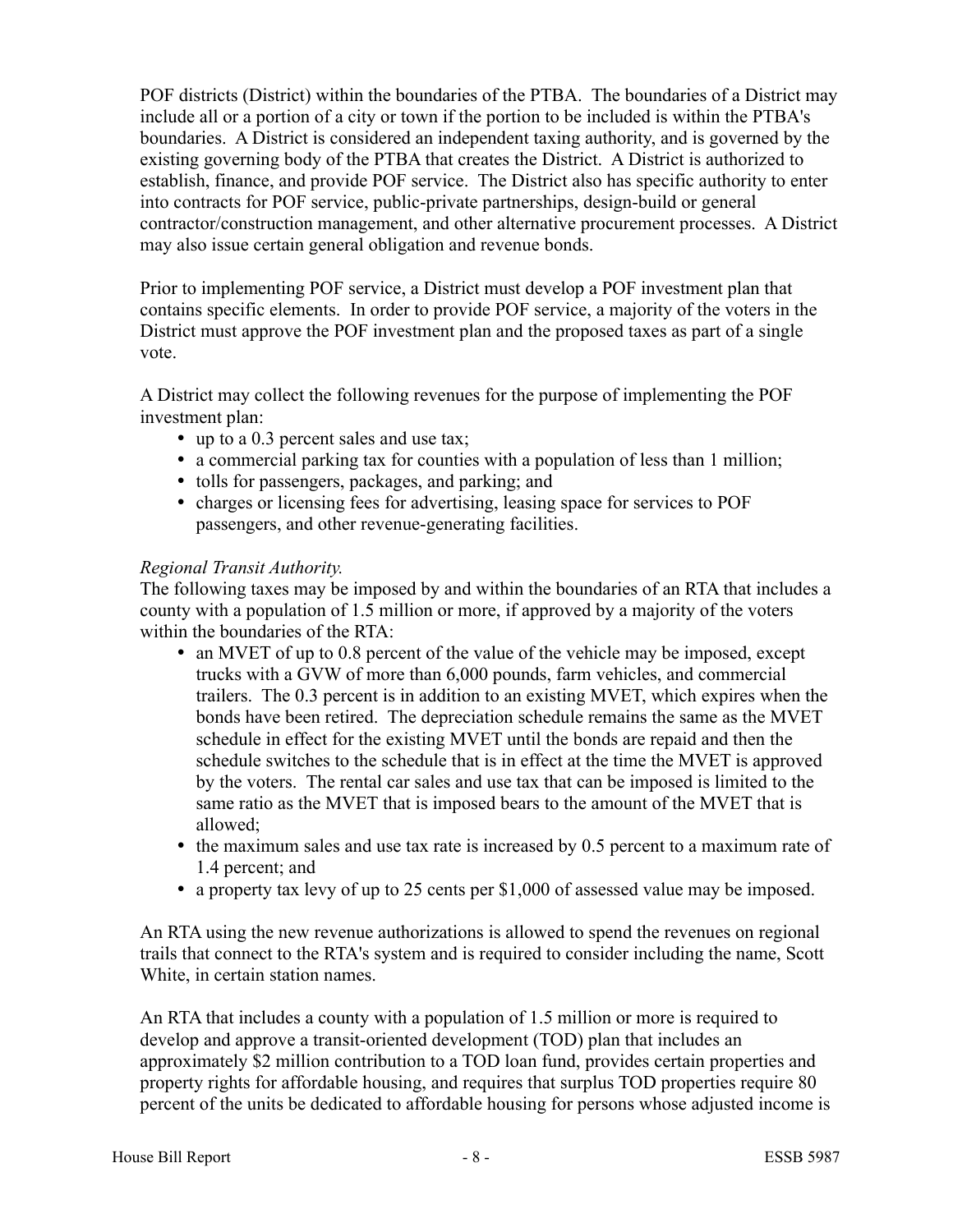below 80 percent of the median county income, so long as the plan is not in conflict with federal requirements.

# Other Provisions.

Garbage and refuse companies may consider the cost of any taxes or fees that are imposed or increased as part of this act as normal operating expenses and are not required to apply to the Utilities and Transportation Commission for pass-through rates.

The definition of "low-income" that a TBD uses to determine eligibility for rebates of taxes, fees, and tolls is changed from at or below 45 percent of the median household income to 75 percent of the median household income.

The Aeronautics Account, which was inadvertently repealed in 2013, is reinstated.

The existing Complete Streets grant program at the Washington State Department of Transportation (WSDOT) is modified to allow the program to be operated by a wider variety of entities.

## **Amended Bill Compared to Engrossed Substitute Bill**:

The amended bill makes the following changes to the engrossed Senate substitute bill:

- 1. removes the provisions from the substantive sections of the bill making those sections contingent on the passage of various bills;
- 2. provides one-half cent out of the first 5-cent increase in the fuel tax to both the counties and the cities and towns;
- 3. makes various technical corrections to the fuel tax statutes;
- 4. removes the provisions transferring various fees to the Connecting Washington Account if a low carbon fuel standard (LCFS) or other fuel standards based on carbon intensity are implemented;
- 5. requires an \$8.3 million per year transfer of vehicle license fee proceeds to the Freight Mobility Investment Account;
- 6. removes the repeal of the handling loss deduction;
- 7. removes the provisions modifying the current electric vehicle fee and establishing the Washington electric vehicle infrastructure bank;
- 8. removes the studded tire fee authorization;
- 9. removes the intermittent trailer license plate and registration authorization;
- 10. transfers \$5 of the certificate of title fee to the Puget Sound Capital Construction Account and allows funds in the Capital Vessel Replacement Account to be used for the construction and purchase of ferry vessels in general;
- 11. increases the TBD vehicle fee authorization from \$40 to \$50;
- 12. adds transit agencies in certain counties to the transit agencies that may impose a sales and use tax of up to 0.3 percent with a vote of the people;
- 13. increases the RTA revenue authorizations to an 0.8 percent motor vehicle excise tax and 25 cents per \$1,000 of assessed value property tax;
- 14. allows an RTA using the new revenue authorizations to spend the revenues on regional trails that connect to the RTA's system and requires such an RTA to consider including the name, Scott White, in certain station names;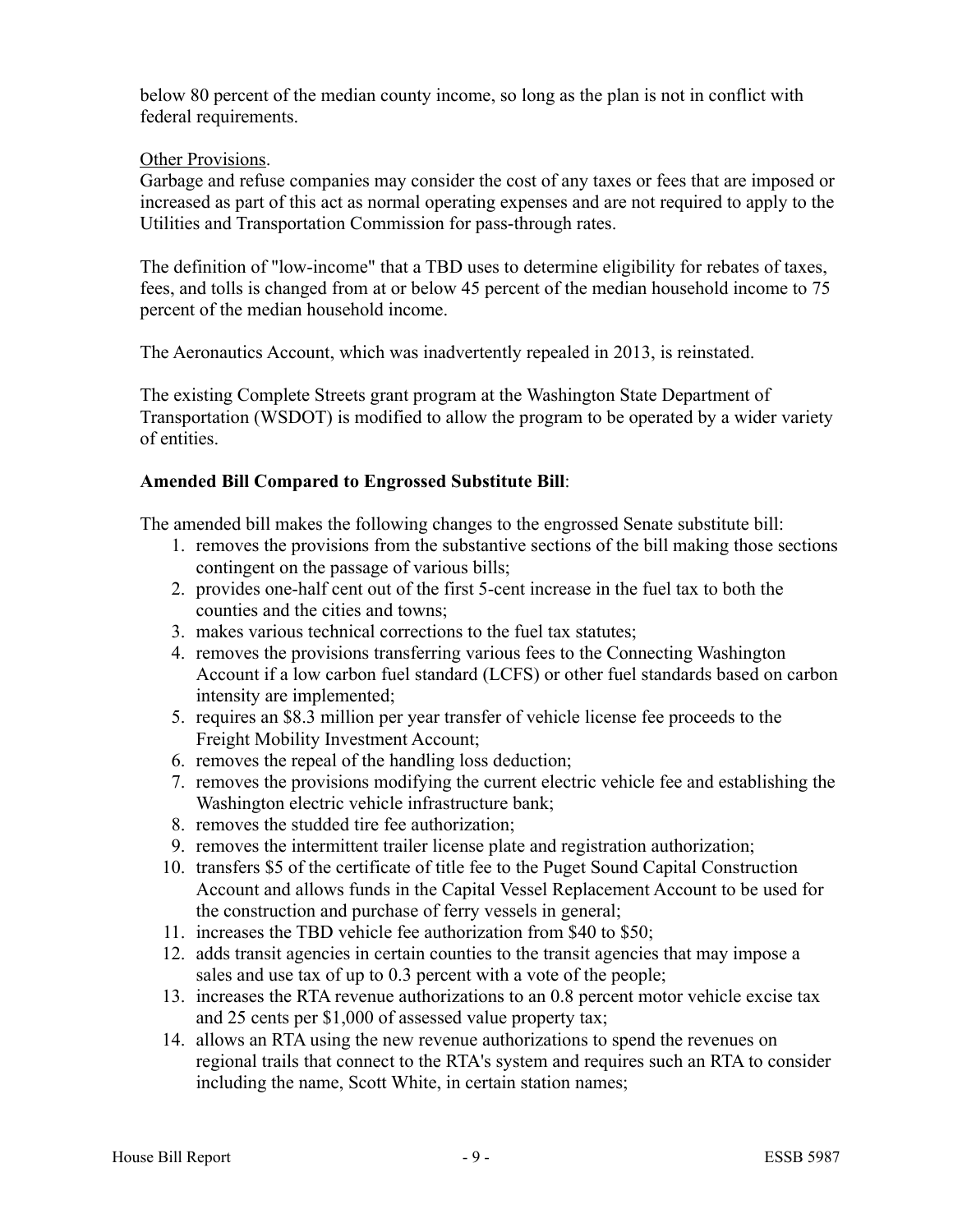- 15. requires certain RTAs to develop and approve a TOD plan that includes an approximately \$2 million contribution to a TOD loan fund, providing certain properties and property rights for affordable housing, and requiring that surplus TOD properties require that 80 percent of the units be dedicated to affordable housing for persons whose adjusted income is below 80 percent of the median county income, so long as the plan is not in conflict with federal requirements;
- 16. removes the ability to spend Complete Streets grant funds for county roads;
- 17. removes the extension of the Tacoma Narrows Bridge (TNB) sales tax deferral; and

–––––––––––––––––––––––––––––––––

18. provides an emergency clause for the increase in sales tax authority provided to certain PTBAs.

**Appropriation**: None.

## **Fiscal Note**: Available.

**Effective Date of Amended Bill**: The bill contains multiple effective dates. The bill also contains an emergency clause and sections 101, 102, 104, 109, 111, 112, 304, 403 and 404 take effect on July 1, 2015.

## **Staff Summary of Public Testimony**:

(In support) Great progress has been made, and this bill represents a good compromise. The package is fair and equitable, and it addresses shortfalls in the Washington State Ferries and the Washington State Patrol, maintenance backlogs, and economic development projects.

Including the funding for Sound Transit (ST) 3, this is a \$26 billion package that will create many jobs. It's a great start on the stormwater and culvert issues, although it is missing some projects. This package needs to pass because of the needs across the state.

Compromise is good and, while it can be painful, it is also worthwhile. The LCFS is a problem, but there must be a way to solve it.

The public has spoken about the need for this package, and there are other needs that must be met through the efforts of the House.

The completion of the State Route (SR) 520 project and improvements to Lander Street are both needed to keep the transportation system from seizing up, and ST needs the full \$15 billion as well. Funding these projects and dealing with carbon emissions will help the whole state.

The full amount of ST funding is needed to solve both transit and congestion problems.

This package makes investments in corridors and jobs throughout the state. Rail and truck investments are needed for economic development.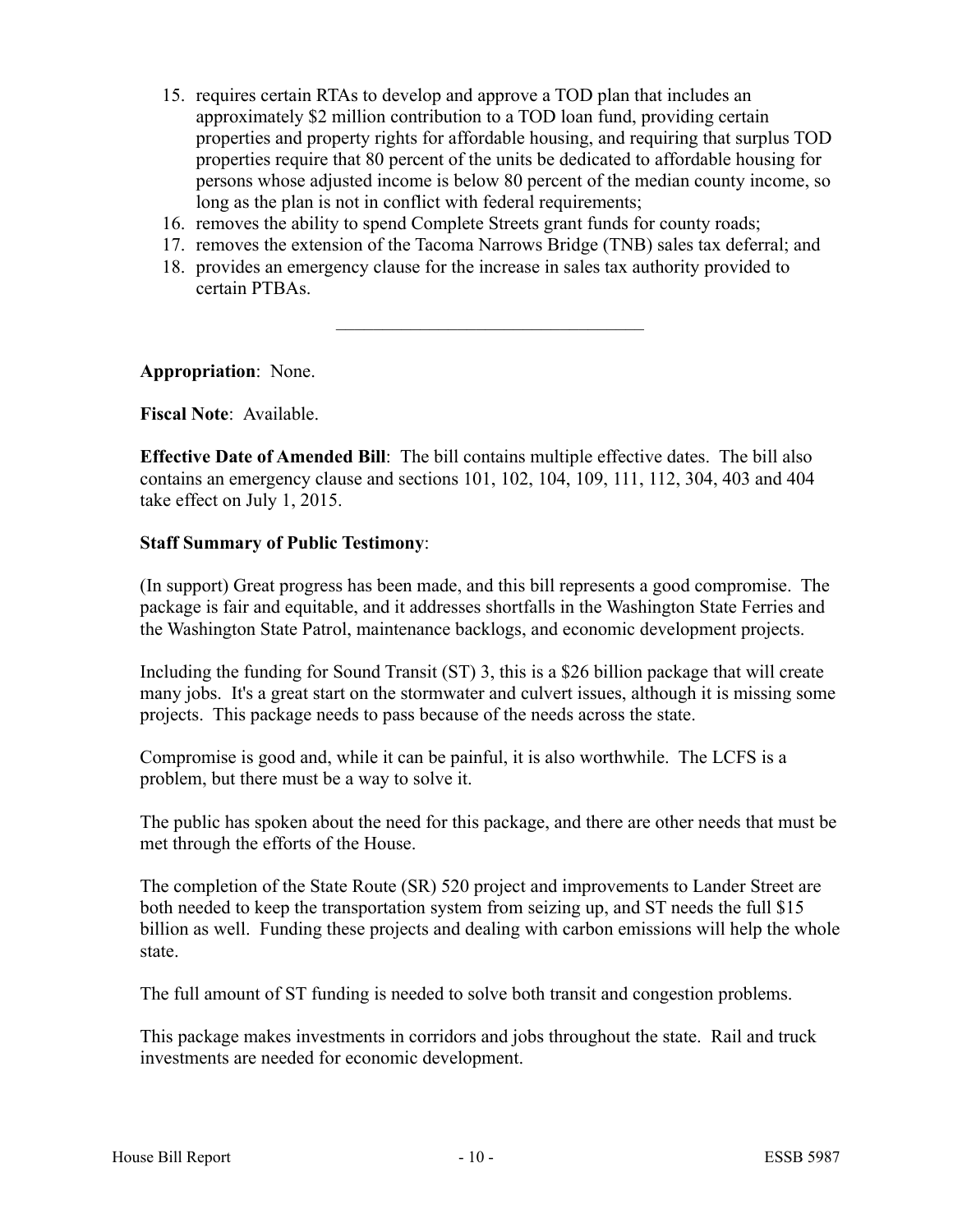The LCFS restriction is a protection for consumers and not having it would harm industry, including the oil refineries which could move elsewhere. The other reforms will help improve the system.

An efficient and intermodal transportation system is important. Congestion and a lack of investment have effected quality of life and should be improved.

The transportation package improves the system as well as preserves the system. The reforms are important as well.

Business success depends on people getting to work and goods getting to market. The voters need to be able to support ST to do these things.

Raising the gas tax is important to relieve congestion and improve safety and the movement of goods.

The counties support improvements and preservation for county roads, as well as ferry funding, but more is needed for local needs. The Legislature should also provide funding to improve fish passage. The counties support reforms to improve project delivery, but not the sales tax exemption.

The gas tax increases effect the gas stations near the border and the ones near tribal fuel stations. Further increases could effect the balance between stations further.

The construction industry is a significant portion of the economy, and it supports this package. There is no construction backlog, and projects are needed to preserve the industry, its jobs, and the state's competitiveness. It has been a decade since the last investment in transportation, and the package is needed for state routes 520, 167, 509 and Interstate 405 (I-405). The construction workforce is ready to work.

Traffic is getting worse in Bellevue and people there are bearing the brunt. Sound Transit funding will support high-capacity transit on I-405. The package is essential for Bellevue and the state and should be done this year in a bi-partisan fashion. The Eastside is ready for a gas tax increase and the projects that go with it, such as SR 520 and I-405, so that economic development can continue.

The most congested interchange in the state is in Renton. A package needs to be passed to address this congestion.

The transportation package will improve Spokane's infrastructure and economic growth.

Cities are interested in tools and resources to improve the local transportation system, including its maintenance and preservation. Cities are also concerned about the amount of money they're provided and the sales tax taken from them. There needs to be more for the cities directly and for the Transportation Improvement Board.

There needs to be funding available for the SR 167 and SR 509 projects.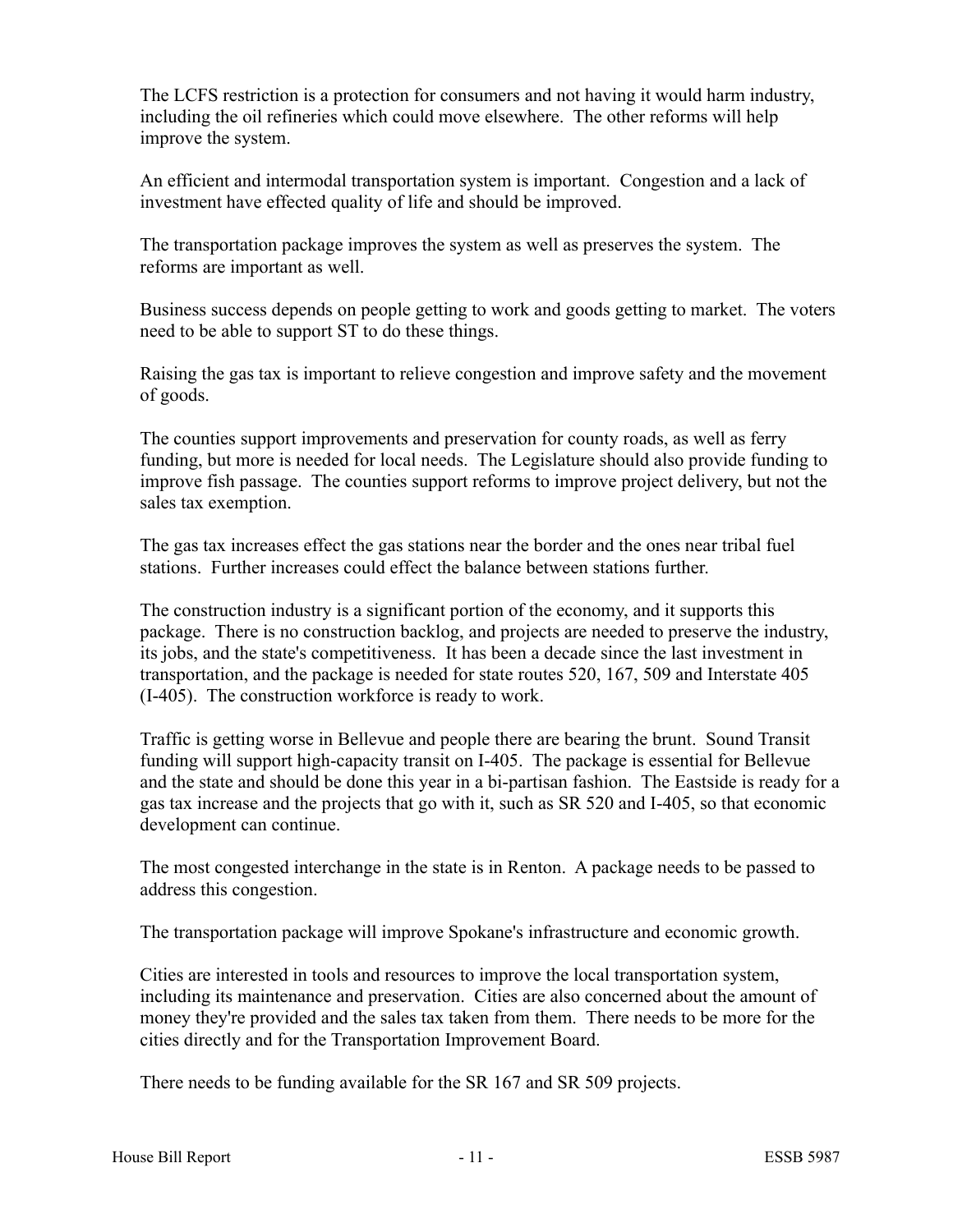Investment is needed in the ports and the economic development that they represent. Improvements at the ports allow more cargo to move.

The fuel tax increase is the most efficient revenue source and raises funds from the people that use the system.

Everett has been waiting for 30 years for ST to come to the city and Payne Field, and it supports full funding for ST3. There needs to be funding for congestion improvement.

The sales tax repayment on the TNB needs to be deferred and there also need to be funding options for POF.

Off-road vehicle fuel tax refunds need to be included.

Sound Transit promotes several myths, including that light rail carries more people than freeway lanes. Buses in lanes currently carry more people than light rail, and it's too early to give ST more money.

More money is needed for public safety and Washington troopers. Less money means less traffic enforcement and reduced public safety.

Washington residents don't spend their lives where they live, and they need a transportation system that can get them to where they work and recreate.

There needs to be steady and adequate ferry funding.

The 18th Amendment needs to be made whole.

Bike and pedestrian paths are a good way to improve community health and reduce obesity. Active transportation funding is, therefore, important. This funding also helps improve the connectivity within communities.

The freight project fee spending should be codified.

(In support with amendment(s)) People can ride light rail from the airport to Seattle, but there needs to be funding for light rail to Tacoma as well. Sound Transit 3 is good for the region and the state and it allows the voters to decide.

The Puget Sound region is the economic driver of the state, and Snohomish County is the driver in manufacturing. There is capacity for another 100,000 jobs at Payne Field, and transportation funding is necessary to realize it. Atlanta has a mass transit system because we decided not to invest in transit in the past, but we need to invest now. Community Transit also needs the funds in the package.

The build-out of SR 167 and I-5 through Joint Base Lewis-McChord are game changes for trade. This package also meets the needs of areas across the state.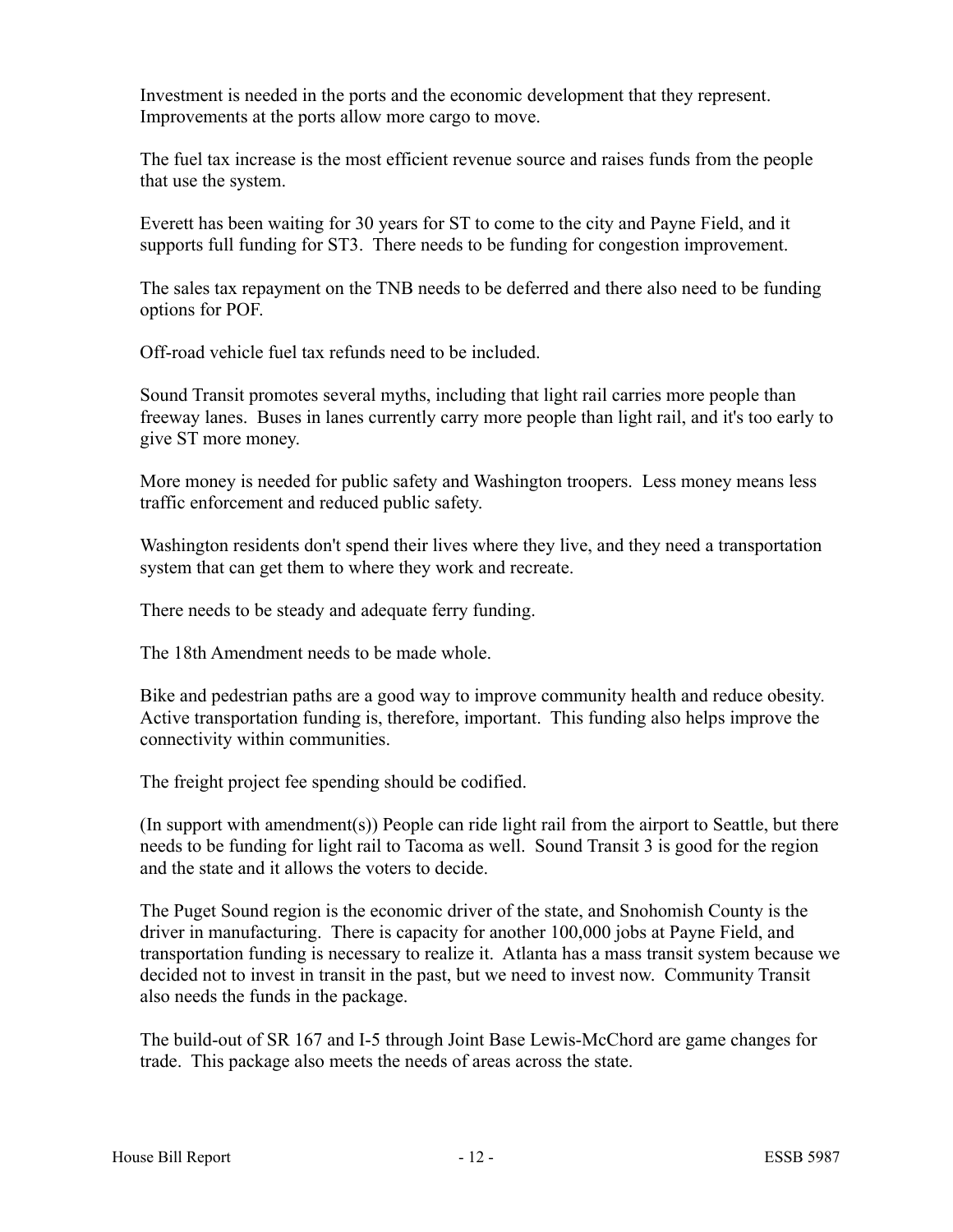Companies need to be able to get goods to market, and people must be kept safe. This package invests in Snohomish County and across the state to do both these things.

The funding for transit does not go far enough. For \$15 billion, capacity for King, Pierce, and Snohomish counties would be provided.

The restrictions on the LCFS should be removed.

Robust transportation improvements are critical in order to move people quickly and safely throughout the region. King County residents want more light rail and more ST service as quickly as possible, and only the full \$15 billion will meet all the needs.

Special needs, rural mobility, and regional mobility funding are all beneficial for transit. More transit funding, full ST funding, and other local funding options are also preferred. There should also be an expansion of the transit projects.

Community Transit needs more sales tax capacity in order to grow, and appreciates the inclusion of this in the package.

(In support with concerns) It is encouraging that mobility is being discussed. People support direct funding to cities and counties and the full \$15 billion for ST3, but are opposed to the LCFS and the sales tax exemption.

(With concerns) The package needs to fully fund ST3, improve bicycle, pedestrian, and transit investment, and remove the restrictions on the LCFS. Cleaner fuels should not be pitted against transit, and clean fuels must be recognized to be more valuable than dirty ones.

The LCFS portion of the bill should be removed and ST3 should be fully funded. There should also be a less regressive source of funding than the fuel tax.

Transit helps low-income and immigrant communities and needs to be funded.

(Opposed) Roads and bridges are crumbling, but people are driving less. Despite this, the package is focused on new projects and not where it should be, on repairs and transit.

(Other) The Governor is concerned about the sales tax exemption and the LCFS language causing the loss of multimodal funds.

There are three priorities at the WSDOT—fix it, keep it safe, and finish what the state has started. A package will allow for all of these things to occur.

A new law package is important for the competitive standing of the state. The Office of the State Treasurer is also interested in the long-term financial status of the state. The state should not use more than half the transportation revenue it receives for debt service, so that there is no need to worry about the General Fund needing to be used.

**Persons Testifying**: (In support) Senator King, prime sponsor, Senator Hobbs; Senator Liias; Ed Murray, City of Seattle; John Marchione, City of Redmond and Sound Transit;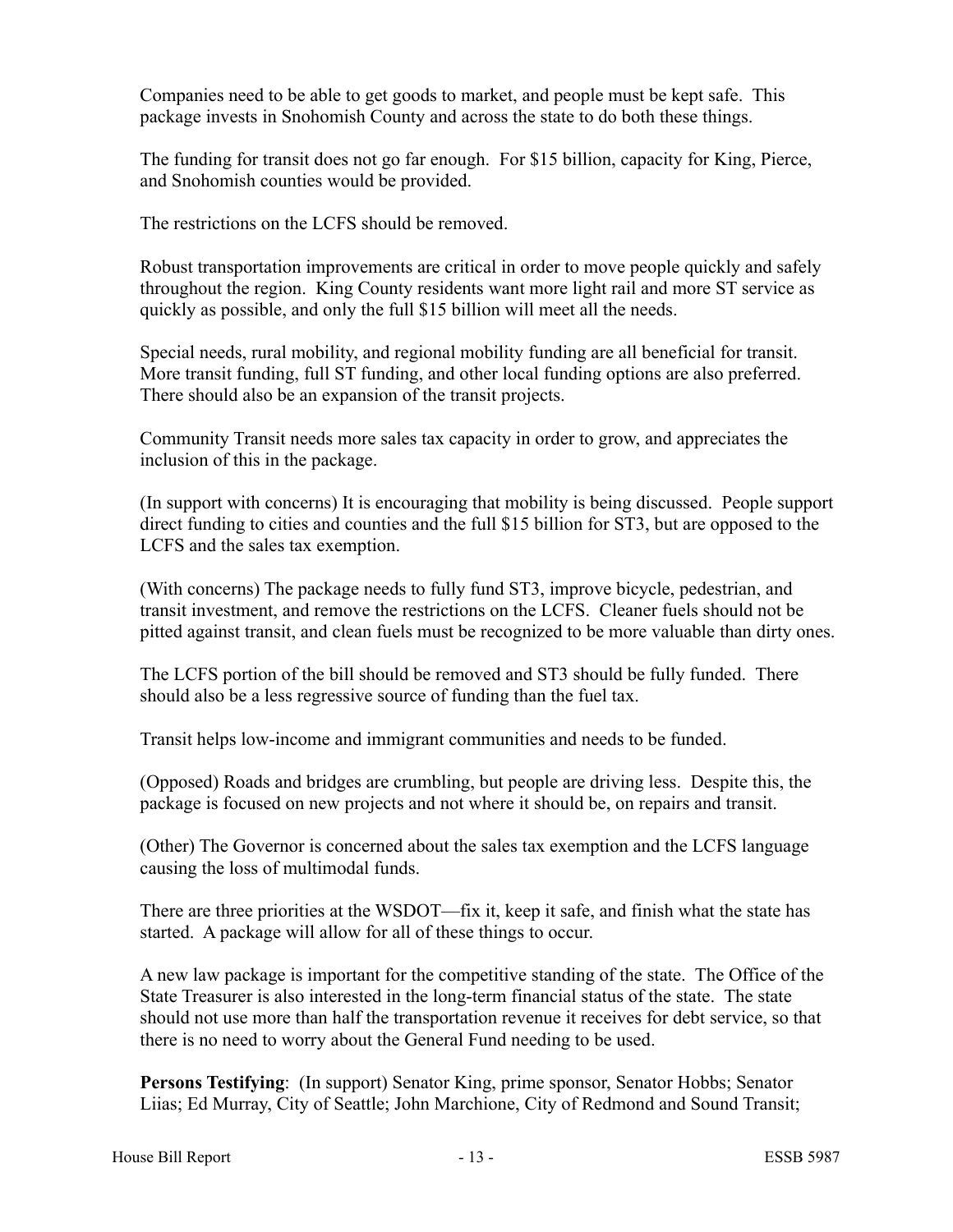Mike Hubbard, Capstone Development; Kris Johnson, Association of Washington Business; Kristal Fiser, United Parcel Service; Steve Mullins, Washington Roundtable; Austin Neilson, Tri-Cities; Maud Doudon, Seattle Chamber of Commerce; Kelly Love, Vancouver Chamber of Commerce; Helen Price-Johnson, David Sauter and Kevin Bouchey, Washington State Association of Counties; Larry Pursley, Washington Trucking Association; Joe Wilson, Peterson Brothers; Rod Smith, Washington Oil Marketers Association; Duke Schaub, Associated General Contractors; Paul Mayo, Flat Iron; Bob Adams, Atkinson Construction; Lincoln Vanderveen and Todd Woosley, Bellevue Chamber of Commerce; Jim Hedrick, Greater Spokane, Inc.; Francis Benjamin, Association of Washington Cities; Ryan Mello, City of Tacoma; Suzette Cook, City of Kent; Dennis Manes, Kent Chamber of Commerce; Steve Peterson, City of Liberty Lake; Fred Butler, City of Issaquah and Sound Transit; Dave Earling, City of Edmonds; Michael Grayum and Michael Courts, City of DuPont; Jason Whalen, City of Lakewood; Tim Puryear, Lakewood Industrial Park; Eric Johnson, Washington Ports; Don Meyer, Port of Tacoma; John Creighton, Port of Seattle; Ashley Hellenberg, Port of Longview; Scott Walstra, Cowlitz Economic Development Council; Dennis Webber, Cowlitz County; David Moseley, DM Consulting; Mike Cero, City of Mercer Island; Tom Pierson, Tacoma Pierce County Chamber of Commerce; Todd Iverson, ILWU Local 23; Vern Little, City of Lake Stevens; Thea Goodwin, Key Bank and Lake Stevens Chamber of Commerce; Doug Levy, City of Everett; Al Aldrich, Cities of Marysville, Arlington and Snohomish; Glenn Coil, Economic Alliance Snohomish County; Val Tollefson, Bainbridge City Council; Jill Guernsey, City of Gig Harbor; Rob Gelder, Kitsap County; Terry Kohl, Back Country Horsemen of Washington and Washington Snowmobile Association; Vic Bishop, Eastside Transportation Association; Joe Melroy, Port of Ridgefield; Ron Arp, Identity Clark County; Katy Brooks, Port of Vancouver; Mike Bomar, Columbia River Economic Development Council; William Farris, Tom Huntington, and Phillip Lemley, City of Richland; Matt Larson, Snoqualmie/Sound Cities Association; Nancy Backus, City of Auburn; Bruce Wynn, Kirkland Chamber of Commerce; Tim Curtis, City of Fife; Lora Butterfield, Fife/Milton/Edgewood Chamber of Commerce; Patrick Jones, Northern Columbia Basin Rail Project; Leo Bowman and Rick Door, Washington State Good Roads and Transportation Association; Lindsey Hovind, American Heart Association; Victor Coleman, Childhood Obesity Coalition; Blake Trask, Washington Bikes; and Ashley Probart, Freight Mobility Strategic Investment Board.

(In support with amendment(s)) Marilyn Strickland, City of Tacoma and Sound Transit; Paul Roberts, Sound Transit and City of Everett; Pat McCarthy, Pierce County and Sound Transit; John Lovick, Snohomish County and Sound Transit; Larry Phillips and Joe McDermott, King County and Sound Transit; Michael Shaw, Washington State Transit Association; Jennifer Zeigler, Small/Medium Transit Association; and Davor Gjurasic, Community Transit.

(In support with concerns) Dow Constantine, King County and Sound Transit.

(With concerns) Andrew Austin, Transportation Choices Coalition; Jessica Finn Coven, Climate Solutions; Carrie Nyssen, American Lung Association; Beth Lindsay, Union of Concerned Scientists; and Todd Ellis, Imperion Renewables.

(Opposed) Bruce Speight, Washington Public Interest Research Group.